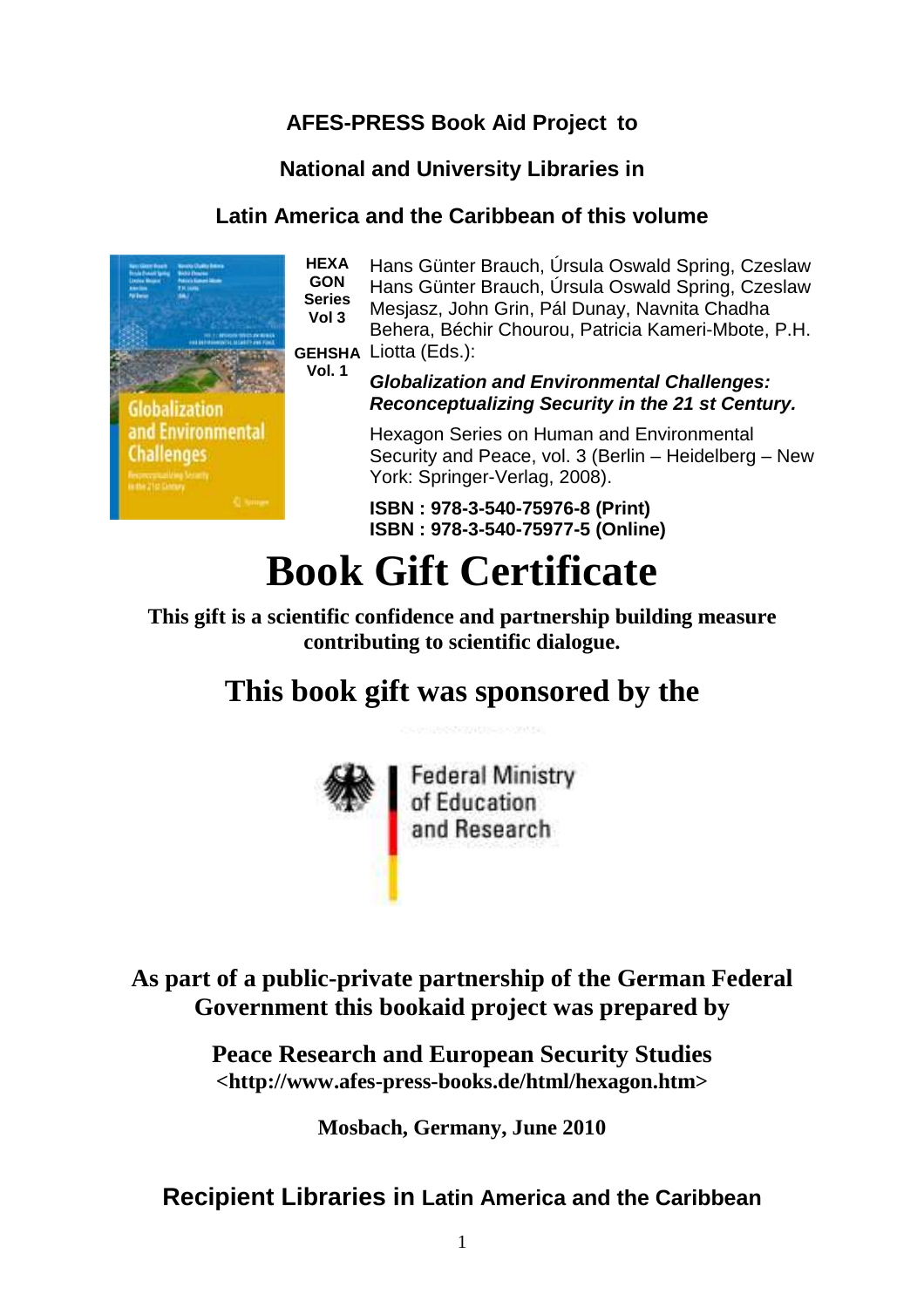| <b>Countries (15)</b>  | 15          | <b>Recipient Libraries</b>                                                                                                                                                         |
|------------------------|-------------|------------------------------------------------------------------------------------------------------------------------------------------------------------------------------------|
| 52) Argentina          | 1           | Director o Directora<br>Biblioteca Nacional de la República Argentina<br>güero 2502 - (C1425EID)<br>Ciudad Autónoma de Buenos Aires<br>República Argentina                         |
| 53) Bolivia            | 1           | Director o Directora<br>Biblioteca y Archivo Nacional de Bolivia<br>Calle Bolivar<br><b>Sucre</b><br><b>Bolivia</b>                                                                |
| 54) Chile              | 1           | Director o Directora<br>Biblioteca Nacional de Chile Av. Libertador B O'Higgins<br>651<br>Alamadea 651, Piso 2<br>Santiago 1400<br>Chile                                           |
| 55) Colombia           | 1           | Director o Directora<br>Universidad de los Andes<br><b>Biblioteca Central</b><br>Cra. 1 Este No. 18 A - 10<br><b>Edificio Franco</b><br>Bloque G. A.A.<br>4976 Bogotá,<br>Colombia |
| 56) Costa Rica         | 1           | The Rector,<br><b>University for Peace</b><br>El Rodeo de Mora, Ciudad Colon<br>San Jose<br>6100<br>Costa Rica                                                                     |
| 57) Cuba (2)           | 1           | Director o Directora<br><b>Biblioteca Nacional "Jose Marti"</b><br>PO Box 6881<br>Habana<br>Cuba                                                                                   |
| 58) Dominican Republic | $\mathbf 1$ | Director o Directora<br><b>Biblioteca Nacional</b><br><b>Cesar Nicolas Penson</b><br>Santo Domingo<br><b>Dominican Republic</b>                                                    |
| 59) Ecuador            | 1           | Director o Directora<br><b>Biblioteca Nacional del Ecuador</b><br>12 de Octubre<br>555 Apdo 67<br>Quito<br>Ecuador                                                                 |
| 60) El Salvador        | 1           | El Rector o La Rectora<br>Universidad Estatal de El Salvador,<br>San Slavador                                                                                                      |